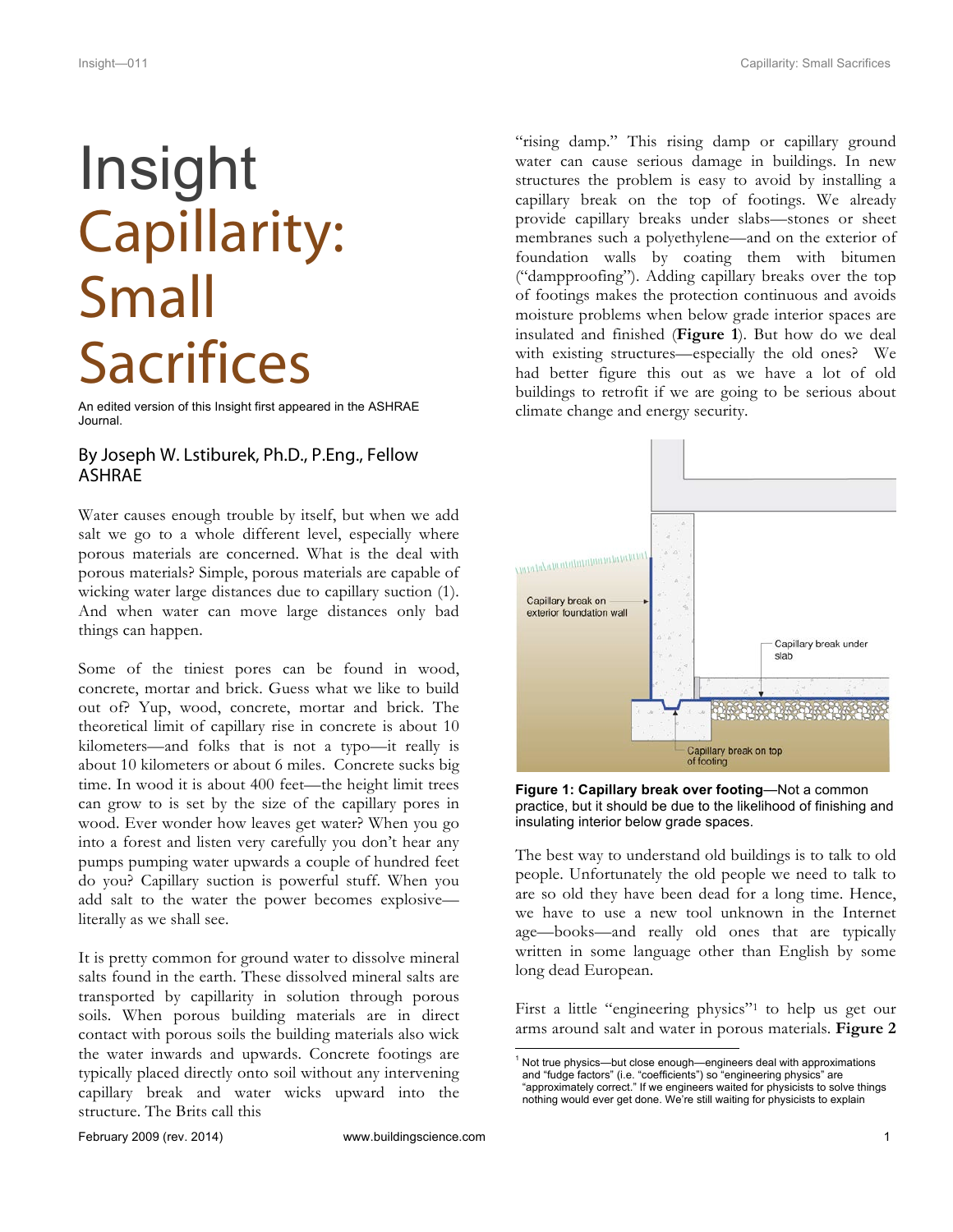

**Figure 2: Spalling of porous materials**—Without salt present evaporation of water from porous surfaces can often be easily managed—with salt present significant damage can occur.





shows water with salt in solution traveling through a porous material by capillary flow to a surface where evaporation occurs. As the capillary water evaporates from the surface the salt is left behind. As water continues to evaporate from the surface this leads to an ever-increasing concentration of salt in the material. This increasing concentration of salt disturbs matters and to re-establish equilibrium water rushes towards the salt to dilute the concentration of salt. This can lead to huge hydrostatic pressures within the porous material. Aficionados (aka "geeks") will recognize this as "osmosis."

The forces are not trivial (see below) (2). The osmosis pressures can exceed the cohesive strength of most porous materials and they literally blow apart.

| <b>Diffusion Vapor Pressure:</b><br>0.3 to 0.5 psi | (2.1 to 3.5 kPa) |
|----------------------------------------------------|------------------|
| <b>Capillary Pressure:</b><br>300 to 500 psi       | (2.1 to 3.5 MPa) |
| <b>Osmotic Pressure:</b><br>3,000 to 5,000 psi     | (21 to 35 MPa)   |

friction from first principles. Until they do we will use our "coefficient of friction" and the trains will run and the planes will fly.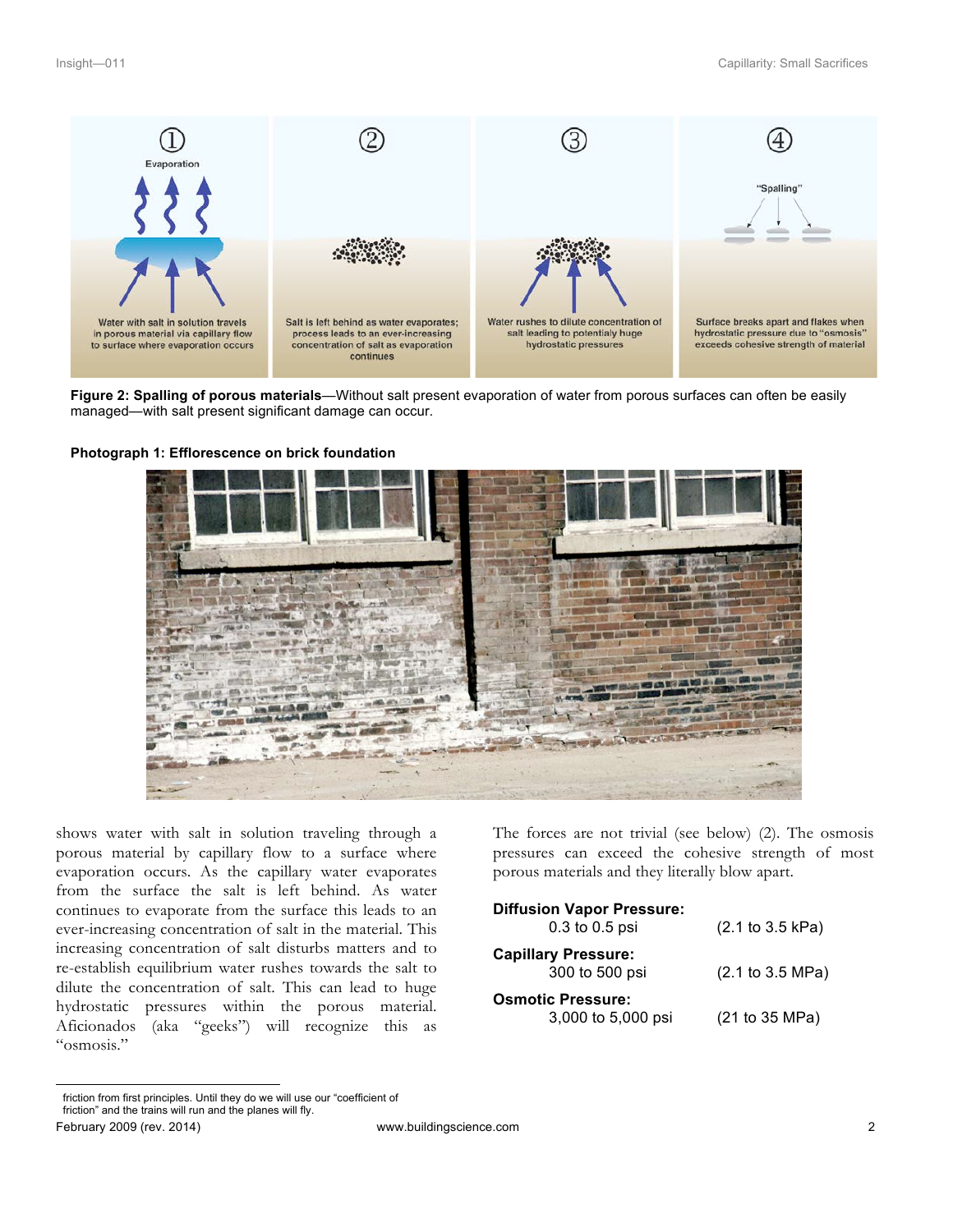**Photograph 1** shows salt on the above-grade exposed surface of a brick foundation. Water carries salt in solution to the surface of the brick where the water evaporates leaving behind the salt on the surface of the brick in the form of salt crystals. The white deposits of mineral salts are called "efflorescence." When the crystallization of salts happen beneath the surface of the brick-mortar matrix the phenomenon is called "sub surface efflorescence" or "sub-florescence." If the subflorescence leads to sufficiently strong osmotic pressures—greater than the strength of the brick—and the brick flakes apart the damage is called "spalling."

**Figure 3** illustrates the all too common situation at the base of a brick foundation in an old building. The mortar fails near the base of the wall due to sub-efflorescence. The damage is localized near the base of the wall as the capillary water does not travel upward very far as it is easier for it to evaporate inwards rather than travel upwards. If it is prevented from evaporating inwards, the capillary water will travel upwards—again as we shall see.

One of the things you notice when you read old books written by old people is that they noticed things seemingly little things that most of us would overlook but that actually turn out to be big things. Old master masons in the old world noticed that the mortar in the joints of brick assemblies would get "eaten" away at a much faster rate than the brick itself if the mortar had a lot of lime in it. The lime made the mortar weaker and more liquid water permeable and more vapor permeable than the brick—it made the mortar a "preferential" matrix for salt laden capillary water. They noticed that the capillary water with the dissolved salt preferred the mortar matrix to the brick.

This observation lead to the old practice, and good practice, of wanting mortar to be weaker and softer than brick—both above grade and below grade. Preservationists go through a lot of brain damage analyzing mortar chemistry to make sure this is the case when they replace old mortar using a process called "repointing." You do not want the mortar to be stronger than the brick, because then the brick "sacrifices" itself to protect the mortar not the other way around. Note to structural engineers: stronger is not better where mortar is concerned—listen to the preservationists on this one.



**Figure 3: Efflorescence and spalling brick in foundations**— Damage is limited to lower portions of foundation, closest to the source of capillary water and salt.



**Figure 4: Sacrificial layers**—Old world technology at its best. If you can't stop the damage function, at least concentrate it at a location where you can deal with and within a material you can replace.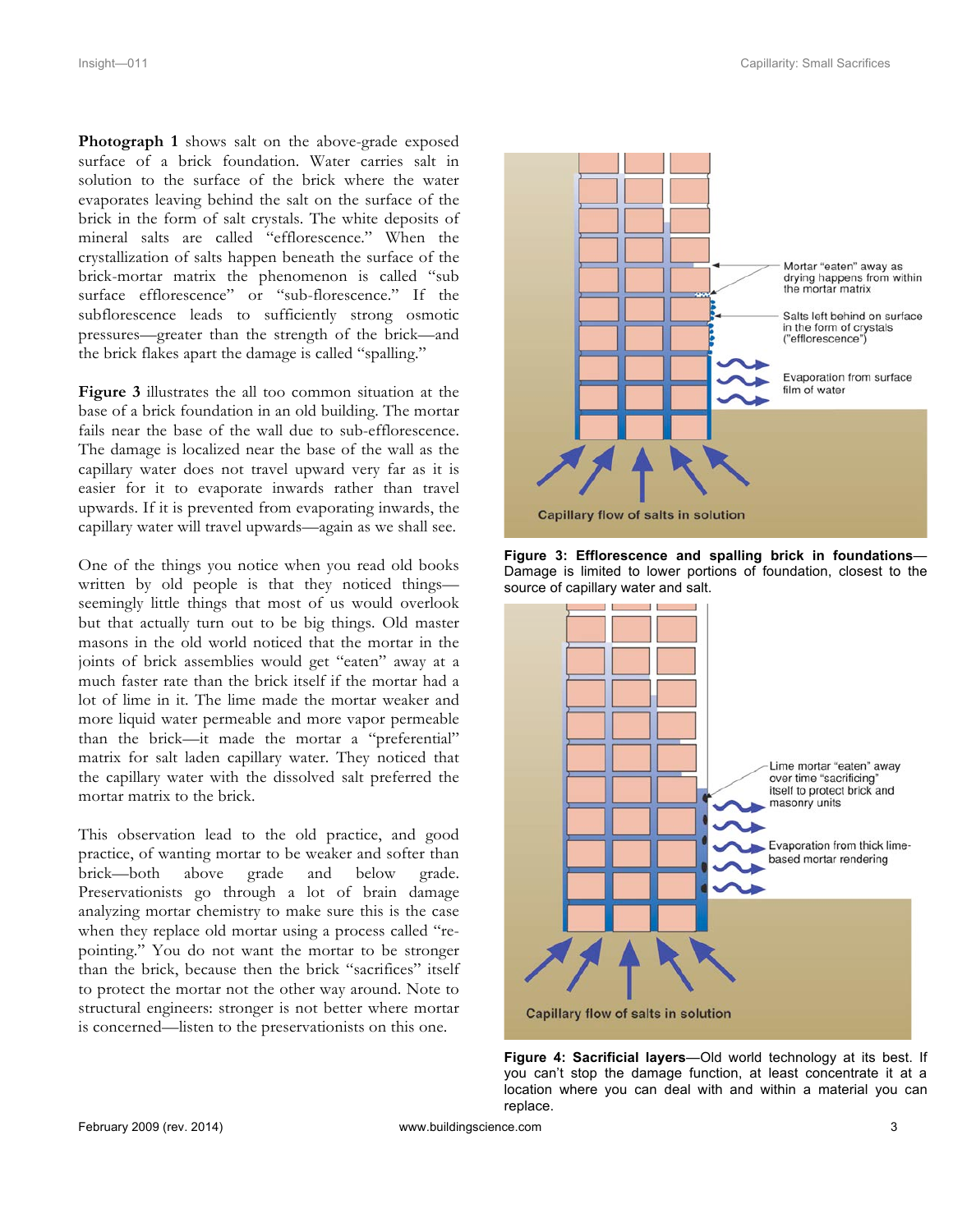**Figure 4** illustrates the elegant solution to the problem of efflorescence, sub-efflorescence and

spalling courtesy of a long dead old world mason. The re-pointing of brick with weak lime based mortar was seen to protect the brick from damage. The mortar would "sacrifice" itself to protect the brick. The repointing of the brick with "sacrificial" lime mortar over time evolved into applying "sacrificial" coatings over the entire brick surface. The lime-mortar rendering (or "parge coat") would preferentially attract the capillary salt-water solution and evaporation would happen in this layer not in the brick-masonry assembly. The spalling and damage would be limited to the sacrificial layer. The lime-mortar layer would act like a "poultice" sucking the "salt poison" out of the assembly. The sacrificial layer would eventually fail and fall off—as expected—and would need to be replaced 3 or 4 times a century.

**Photograph 2** shows a sacrificial layer failing on the exterior of a foundation wall at grade in the old town of Siena, Italy letting its owners know that it is time to reapply a new sacrificial layer. **Photograph 3** shows a new sacrificial layer being applied on a building in the author's ancestral home of Prague in the Czech Republic. **Photograph 4** shows a recently applied sacrificial layer on one side of a doorway—but not yet applied on the other—on a building in Firenze, Italy.

**Figure 5** illustrates an approach to address osmosis problems when retrofitting existing brick foundations. A sacrificial layer of lime-based mortar is applied to the exterior of the foundation at grade. An interior liquid water impermeable and vapor impermeable layer is applied to the masonry foundation preventing the capillary water from evaporating to the interior. The capillary water is directed upwards and outwards to the exterior sacrificial layer. The salt accumulates in this layer rather than causing damage to the interior of the foundation. This allows the interior of the masonry foundation to be insulated full height from the slab to the underside of the floor assembly.

Here is where things get tricky—we want to direct the capillary water upward and outward—but not too far upward into the structure where it can damage timbers and interior finishes. **Figure 6** provides guidance for the protection of embedded timbers in masonry foundations when directing capillary water upward and outward.

February 2009 (rev. 2014) www.buildingscience.com 4 At the end of the day in order to deal with old buildings that need to be retrofitted to meet the challenges of

climate change and energy security it appears that we will have to dust off some old world technology. It is not too big of a sacrifice to ask.

## **References**

- (1) Hutcheon, N.B. and Handegord, G.O.; Building Science for a Cold Climate, National Research Council of Canada, 1983.
- (2) J.F. Straube and Burnett, E.F.P.; Building Science for Building Enclosures, Building Science Press, Westford, MA, 2005 (www.buildingsciencepress.com)



**Photograph 2: Spalling of sacrificial layer in Siena, Italy**



**Photograph 3: Sacrificial layer being applied in Prague, Czech Republic**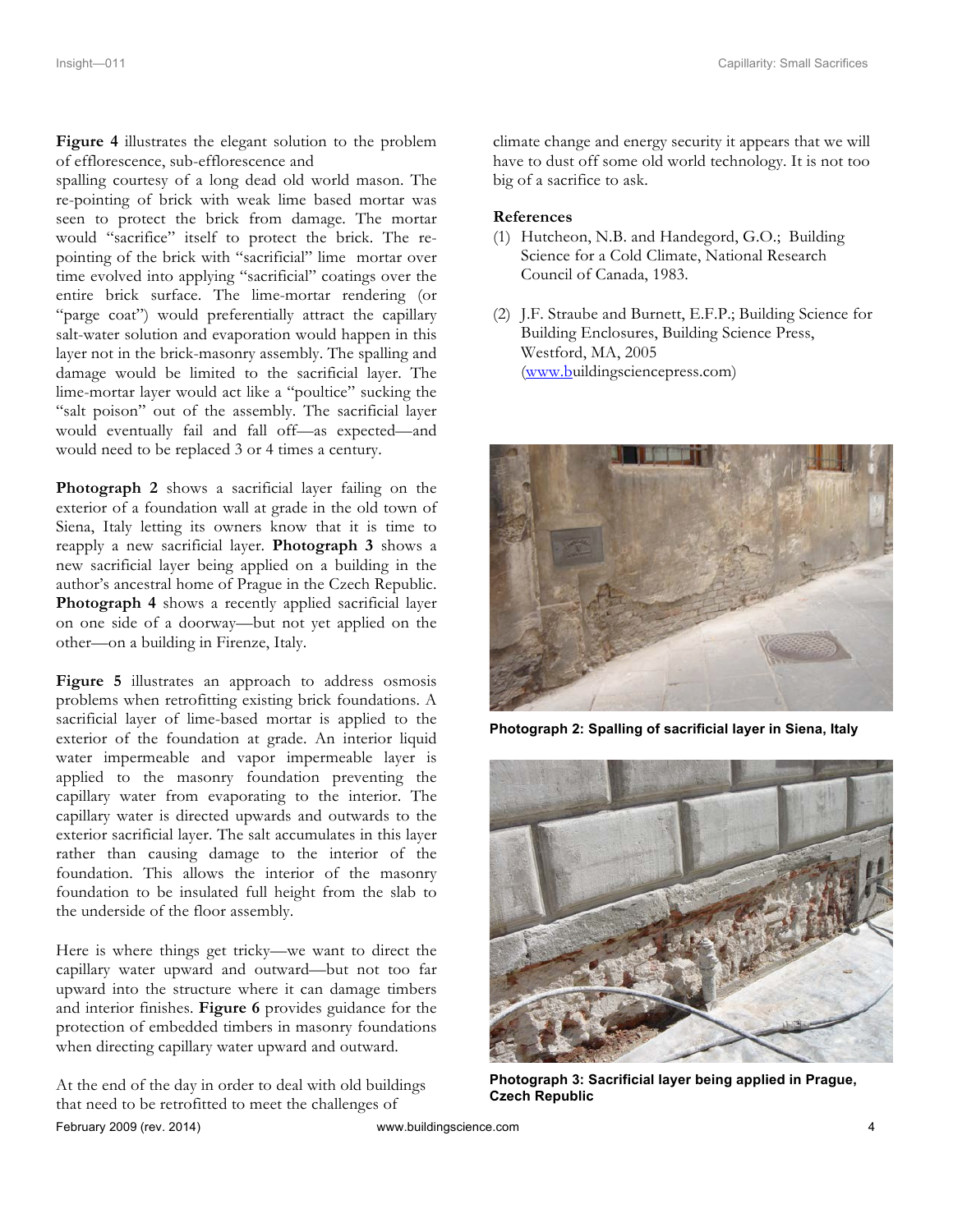

## **Photograph 4: New sacrificial layer in Firenze, Italy**



**Figure 5: Retrofitting existing brick foundation**— Damage function is concentrated on outside surface of foundation at grade in a material designed to be replaced 3 or 4 times a century. Interior membrane sheet waterproofing is designed to prevent inward drying of capillary water—water is directed upwards and outwards.